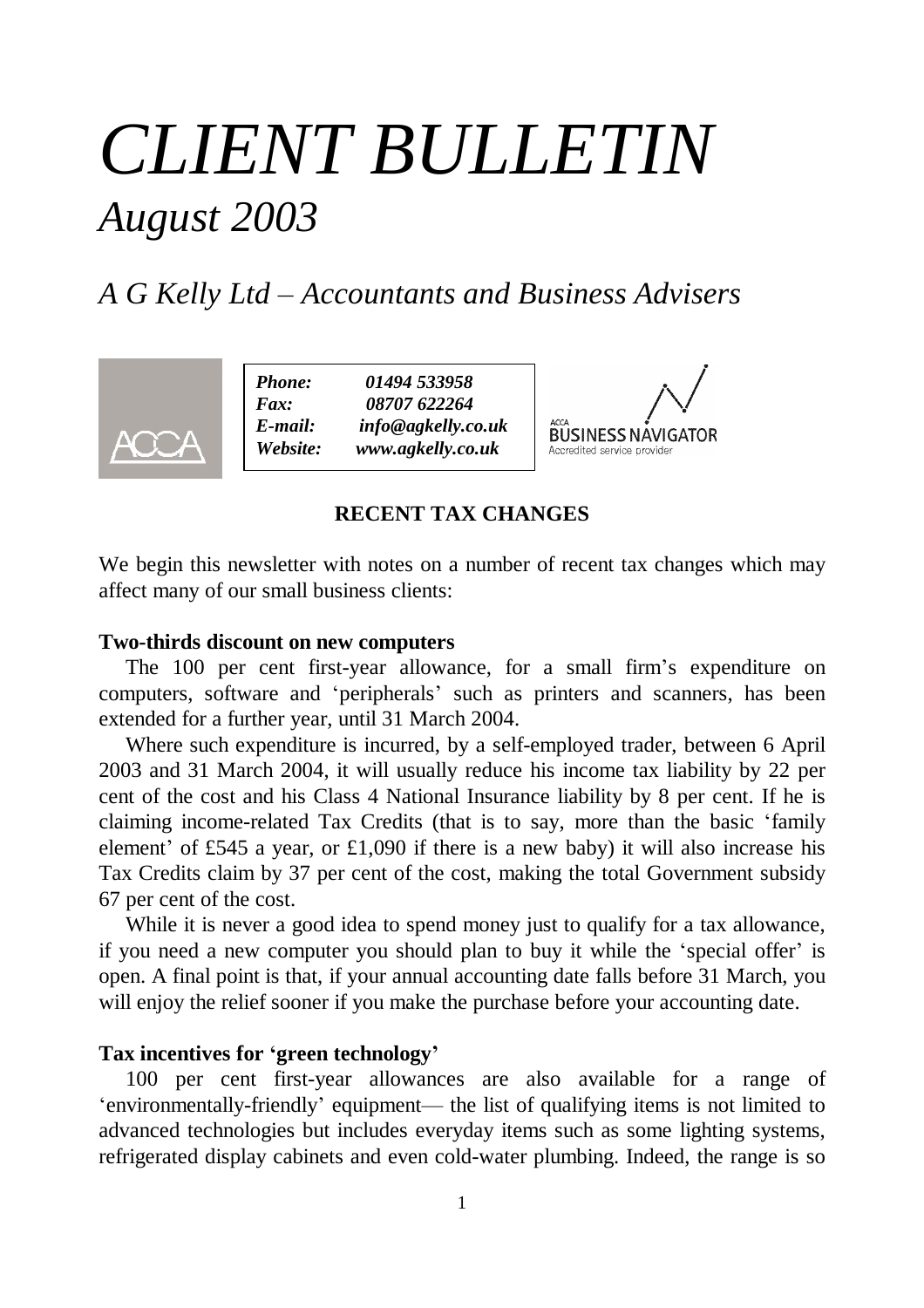wide we cannot give details here, hut full information is given on the Government website *www.eca.gov.uk.*

## **Construction industry scheme**

The Government has confirmed that the new scheme for the construction industry, first proposed in November last year, will not be introduced until April 2005. Under this new scheme, Registration Cards, Certificates and Vouchers will be abolished. Instead, all subcontractors will have to register with the Inland Revenue and a contractor, intending to engage a subcontractor, will have to check with the Revenue (by telephone or e-mail) that the individual or company is properly registered. This will be known as 'verification' and the Revenue will, as part of the verification process, state whether payments to the subcontractor should be made gross or net of tax.

The contractor will be required to give the subcontractor a payment advice with every payment. and to make monthly or quarterly Returns to the Inland Revenue.

#### **Professional firms and other partnerships**

The Finance Act includes changes to the legislation governing life assurance. To ensure that no unexpected tax charges will arise, group life policies of the type often used by partnerships for succession planning need to he reviewed before the end of this tax year (5 April 2004). Your insurance broker, or the life assurance company itself should be able to advise you.

#### **CGT Taper Relief and business assets**

The capital gains tax taper relief is much more generous for business than for non-business assets. Unfortunately, the definition of a 'business asset' is not only complex, but it changes from time to time. For example, from 6 April 2004 land or buildings let to a sole trader or partnership will qualify as a 'business asset'.

When an asset changes from being a non-business to a business asset (either because of a change in the law, or because of a change in the use to which the asset is put), some complex calculations have to be made, the effect of which is that full business taper relief is not available until ten years after the asset became a business asset.

In many cases it is possible to shorten that period to two years, or a little longer, by taking appropriate tax planning steps when the asset becomes a business asset, or soon after. If you have any assets which have become business assets, or which are likely in the future to become business assets, please contact us for further details.

#### **VAT Amnesty**

There is a limited amnesty for traders who failed to register for VAT when their annual turnover reached the registration threshold (currently £56,000). If they register before the end of September, they will not be charged the usual late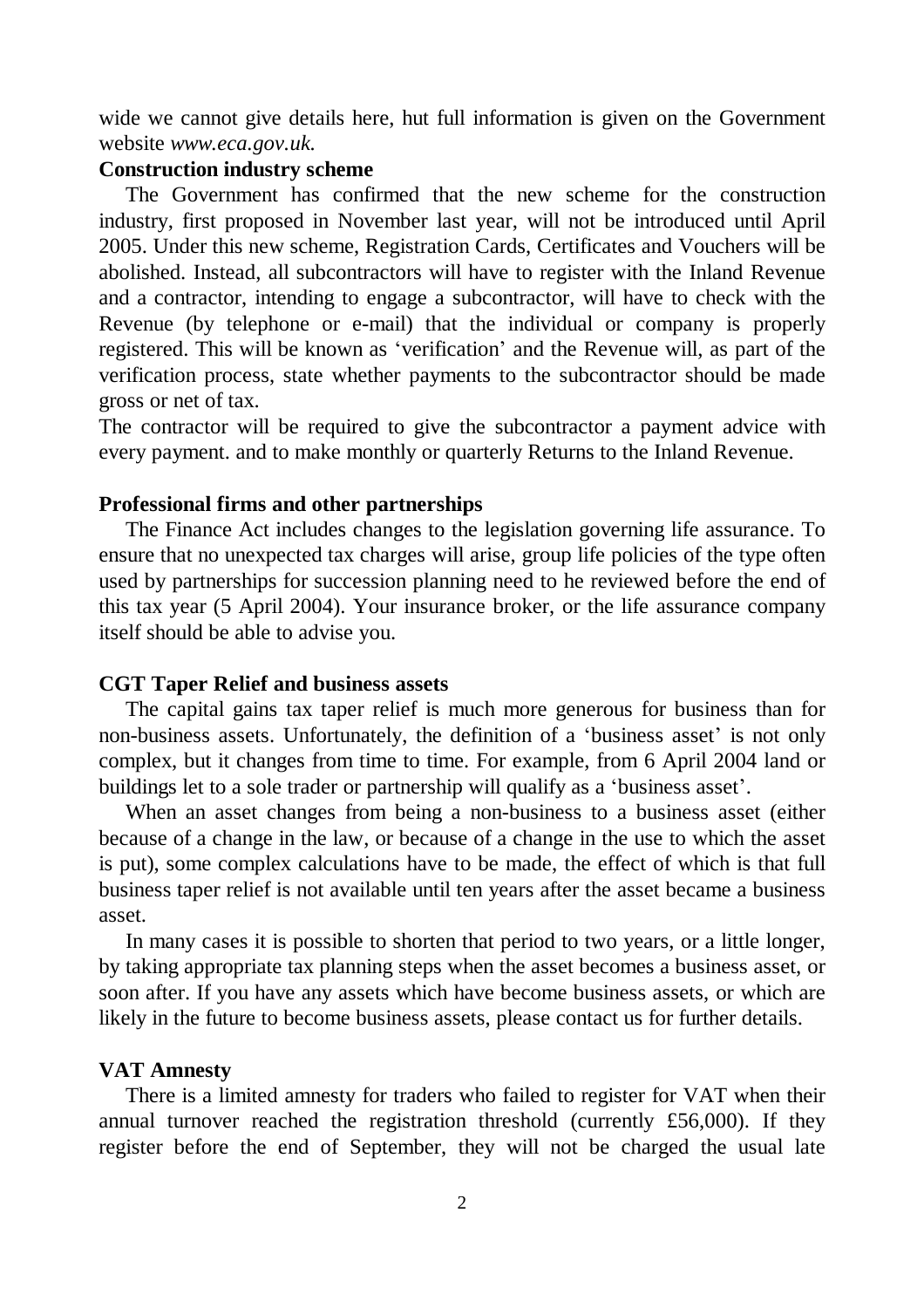registration penalty. They will still have to pay the VAT they would have paid, had they registered as soon as they were liable to do so, but they will be allowed to pay by instalments.

It sometimes happens that turnover creeps over the registration threshold without the proprietor noticing. because the reference period is the last twelve months (now, in August, the year to 31 July 2003), not the trader's usual accounting year. If you have any doubts about your VAT registration position, please discuss them with us well before the VAT amnesty closes at the end of September.

#### **Money for good causes**

From April 2004, people will he able to donate their tax repayment direct to a charity, by ticking a box on their Tax Return. Any charity is able to join the scheme, so hopefully it will raise funds for small, local charities as well as the better-known national appeals.

However, to join the scheme the charity must submit an application to the Inland Revenue *no later than 30 September 2003.* The application form is very simple and may be downloaded from *www.inlandrevenue.gov.uk/charities/charity\_flyer\_4.pdf,* or obtained from Inland Revenue Charities, SA-Donate, St John's House, Merton Road, Bootle, Merseyside L69 9BB. If you are a keen supporter of a small charity, suggest to the Treasurer that you should register for the scheme and advertise the 'Tax Return donation' facility locally.

#### **TAX CREDITS**

There are continuing problems with the new Child Tax Credit and Working Tax Credit, which are likely to have affected many clients, their families and employees. It is not clear whether these problems were caused by the Inland Revenue underestimating the volume of work involved, or by their failing to put in place sufficiently robust computer and administrative systems. but the outcome has certainly been long delays in dealing with some Tax Credit applications, even longer delays in responding to written enquiries, and a telephone 'helpline' which is useless because it is permanently jammed with calls from other anxious enquirers.

This has inevitably affected the service we can provide for clients. Not only is it very difficult to chase up delayed claims, it is not unknown for the Revenue simply to return a Tax Credit application form, which has been fully completed, with the bald comment that it must be resubmitted 'because you have not provided all the information requested'. What information is still required is not specified; it is of course impossible to get through to the 'Helpline'; and letters are not answered promptly, if at all.

The Inland Revenue have attempted to solve the problems by recruiting 700 extra staff, but we hear that many of these are University students recruited to work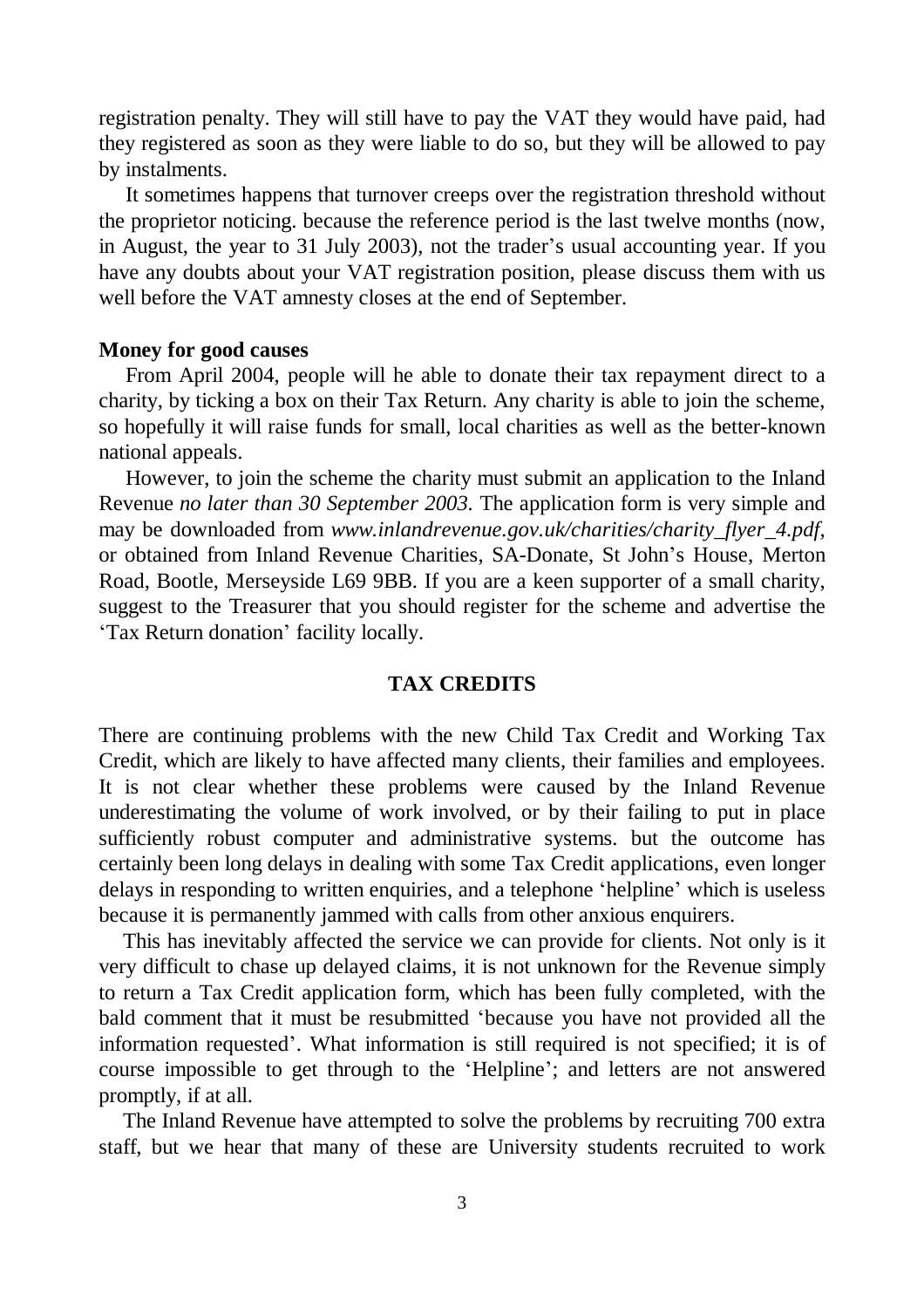evening shifts at the call centres, after only minimal training.

Very worryingly, it also appears that a high proportion of the Tax Credit payments made by the Inland Revenue (or authorised by them to be made by employers) are just plain wrong. Many Tax Credit Awards have been made for amounts which are much less, or much more, than the amount due. Even if a Tax Credit Award notice has been issued — and in many cases the Inland Revenue are now paying Tax Credits without issuing a formal Award — the notice simply states the amount payable. without showing how it was calculated, so it is difficult for claimants to check the figures and most will be unaware of any mistakes — unless the error is obvious just because it is so large.

If the Tax Credits paid are too low, the claimants may suffer hardship. If the payments are too high, claimants will have to pay the excess back — and so may suffer hardship later. It is therefore important that Awards are checked, so if you receive, or have received, a Tax Credit Award, or begin to receive payments, and are not sure that the figures are correct, please let us verify them for you.

#### **Have you claimed for your beautiful baby?**

There is a special 'baby tax credit' for families with a new baby. For the tax year 2002/03 it took the form of a £520 reduction in the parents' income tax liability; from 6 April 2003 it takes the forn of an addition to the Child Tax Credit.

It has been reported that two-thirds of eligible families have not claimed the tax reduction for 2002/03, possibly because it was not clearly signposted on the Tax Return form. The reduction is available if the baby was born between 6 April 2002 and 5 April 2003, both days inclusive. Because the income tax rules apply, claims may be made until 31 January 2009.

By contrast, the Tax Credit is an addition to the weekly or monthly Child Tax Credit payment, until the baby is a year old. Thus if the baby was born (say) on 1 January 2003, it will create a tax allowance for 2002/03 *and* a Tax Credit entitlement from 6 April to 31 December 2003. llowever. Tax ('redit claims cannot be backdated for more than three months, so time is of the essence.

#### **Pension Credit the next disaster?**

In theory, the new Pension Credit - which is to be administered by the Department for Work and Pensions (DWP), not the Inland Revenue is to he introduced on 6 October 2003. But in practice, the DWP has already admitted that they will he unable to process applications from every eligible pensioner by that date. Instead, existing Minimum Income Guarantee (MIG) claimants will be transferred automatically to Pension Credit in October, and by September 'claim packs' will have been sent to approximately one-fifth of other pensioners. The remainder will be invited to claim later, under a rolling programme running through to June 2004, though their payments will then be backdated to ( )ctoher 2003.